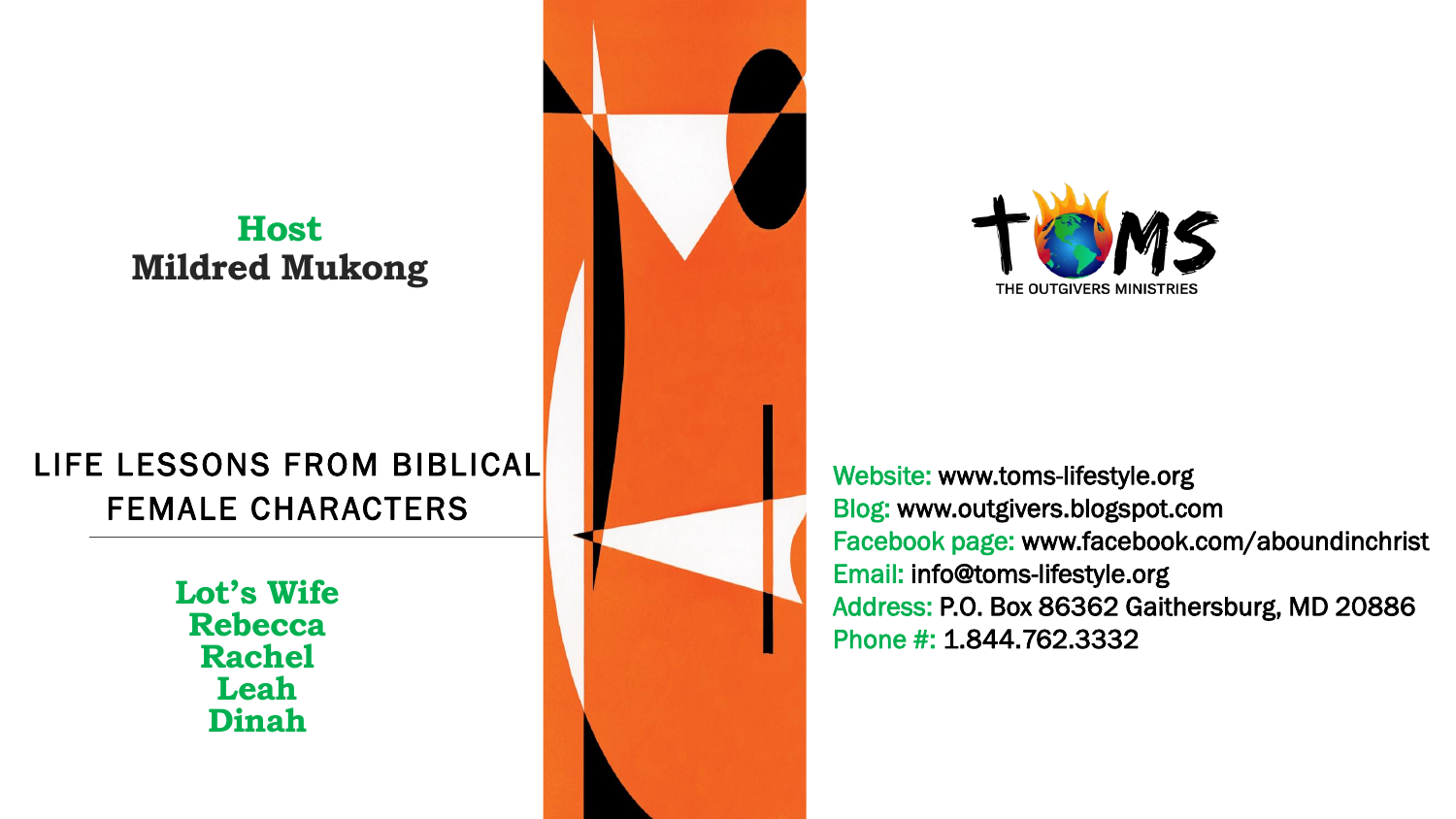

- Married.
- Mother of two daughters.
- Grandmother.
- Dysfunctional home.
- Rebellious children.
- Crisis.
- Natural disasters.
- Immigrant.
- Grief/loss.
- Impatience.
- Unwise decisions.
- Divine presence.
- Punished for disobedience.
- Turned into pillar of salt.

## **Lot's Wife**

• **Genesis 19:12 -29**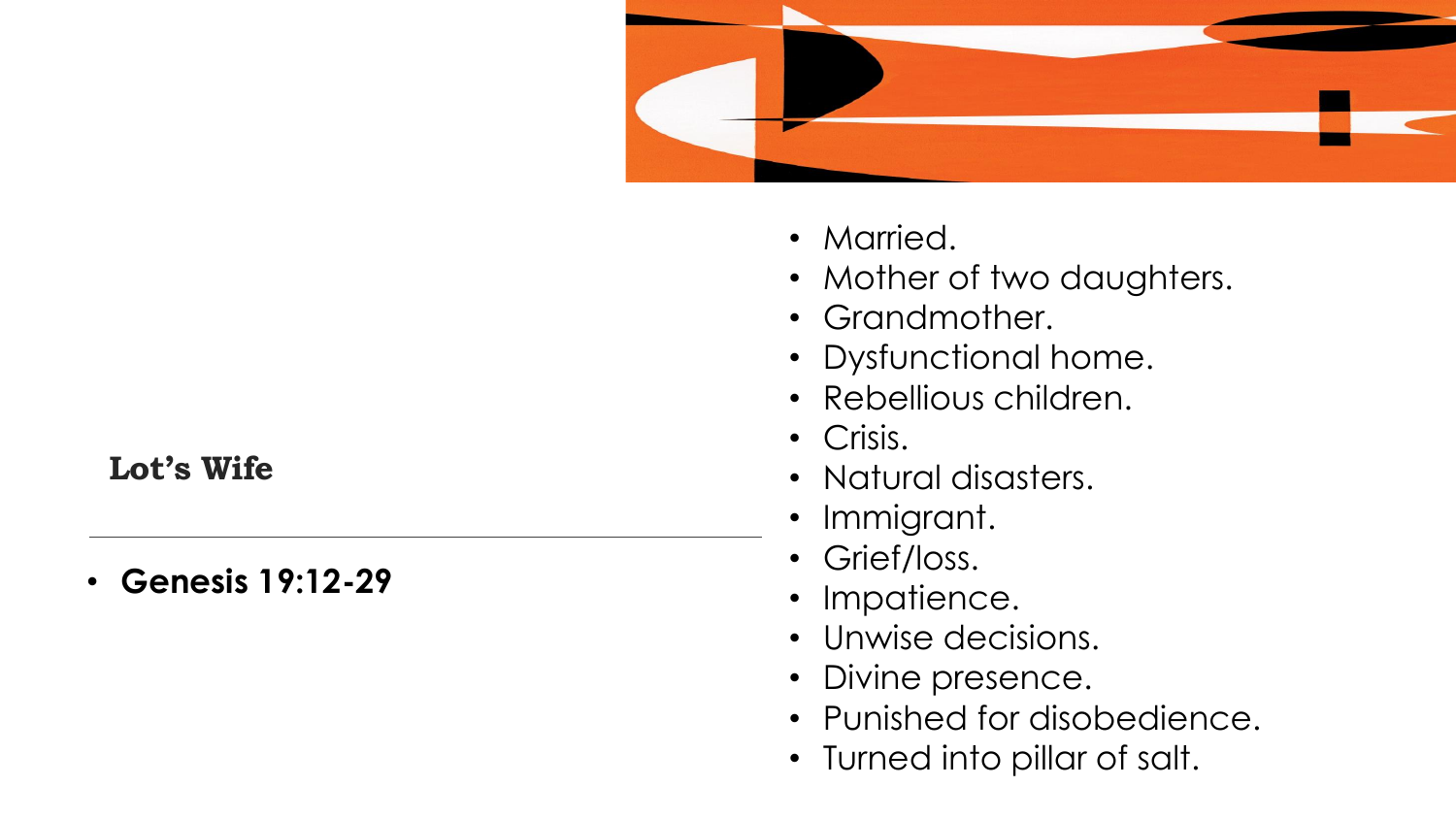

## **Lot's Wife**

Lot's Wife's life serves as are **reminder** of what we need to be cautious about.

• **1 Corinthians 10:11(NIV)**

**Vs 11 -** These things happened to them **as examples** and were written down **as warnings** for us, on whom the culmination of the ages has come.

**Luke 17:32 (NIV) Vs 32 -** Remember lot's wife!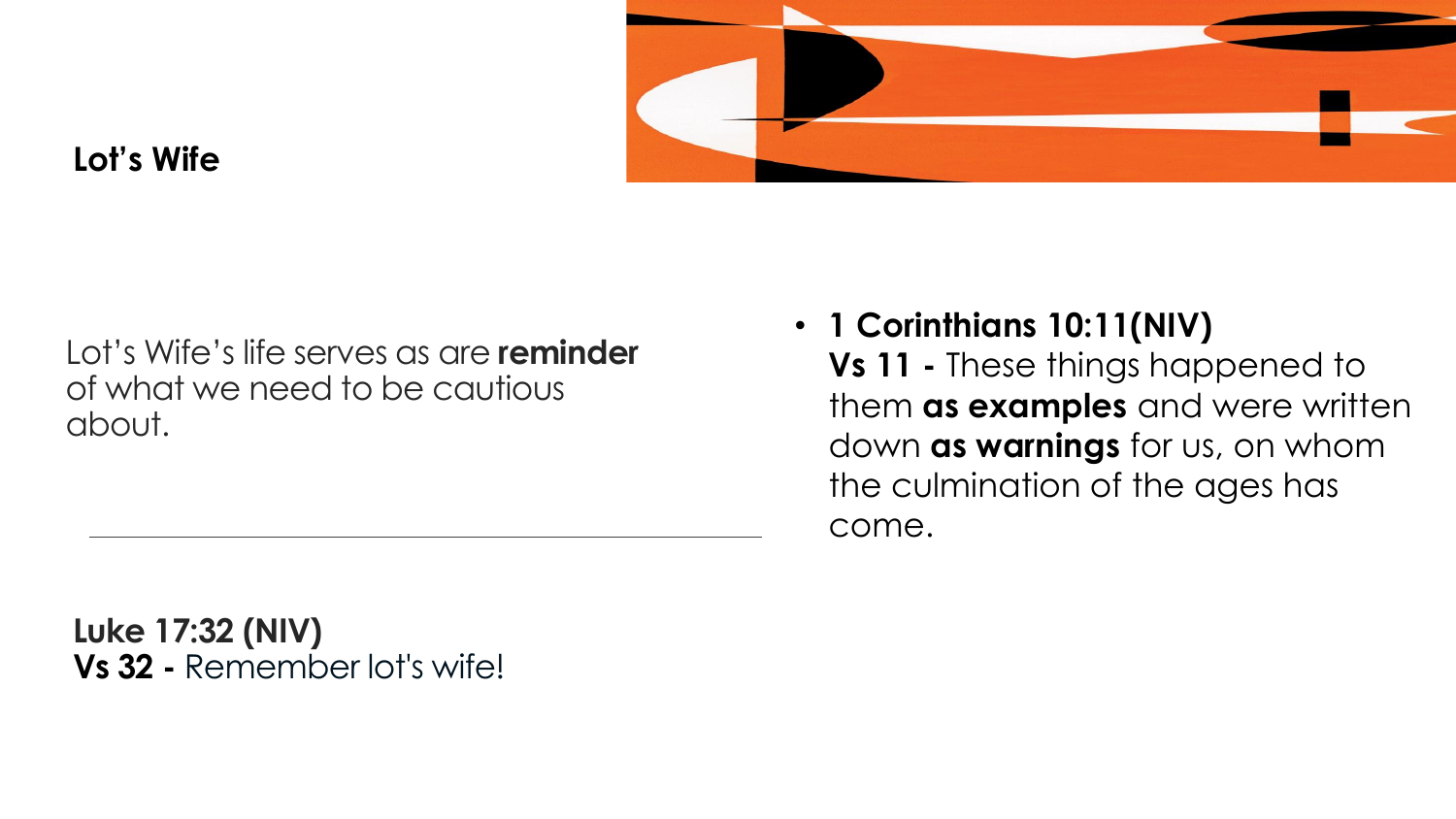

• **#1 The mercy of God is real. (Gen 19:16-17)**

# **Lamentations 3:22-23 (ESV) Vs 22 -** The steadfast love of the LORD never ceases; **his mercies never come to an end;**

**Vs 23 - they are new** every morning; great is your faithfulness.

The mercy of God is a combination of His compassion and judgement.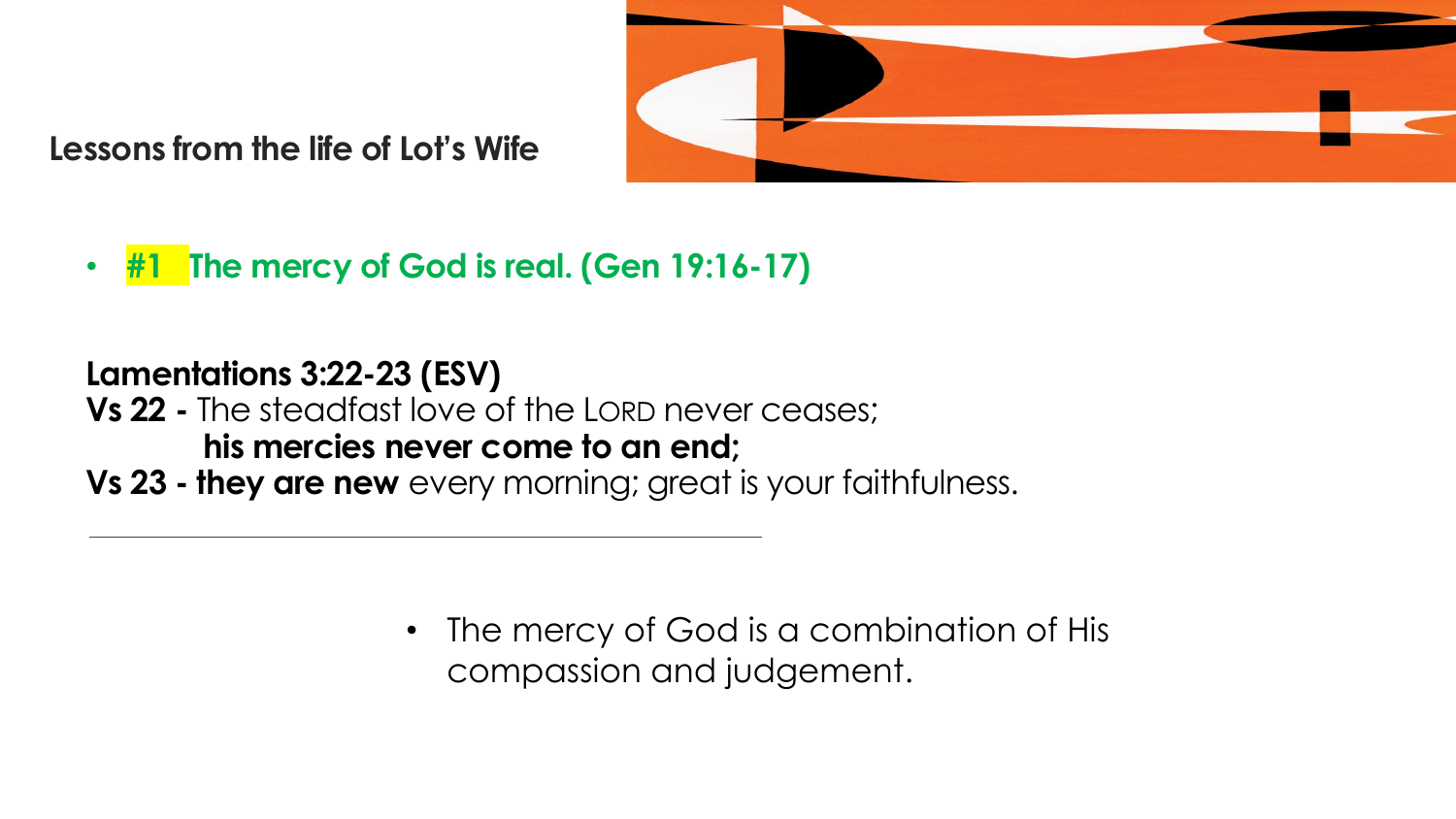

• **#2 Choose the future over the past. (Gen 19:17,26)**

# **Philippians 3:13-14 (NKJV)**

- **Vs 13 -** Brethren, I do not count myself to have apprehended; but one thing *I do,* forgetting those things which are **behind** and reaching **forward** to those things which are ahead,
- **Vs 14 -** I press toward the goal for the prize of the upward call of God in Christ Jesus.

• **Lot's wife looked back!**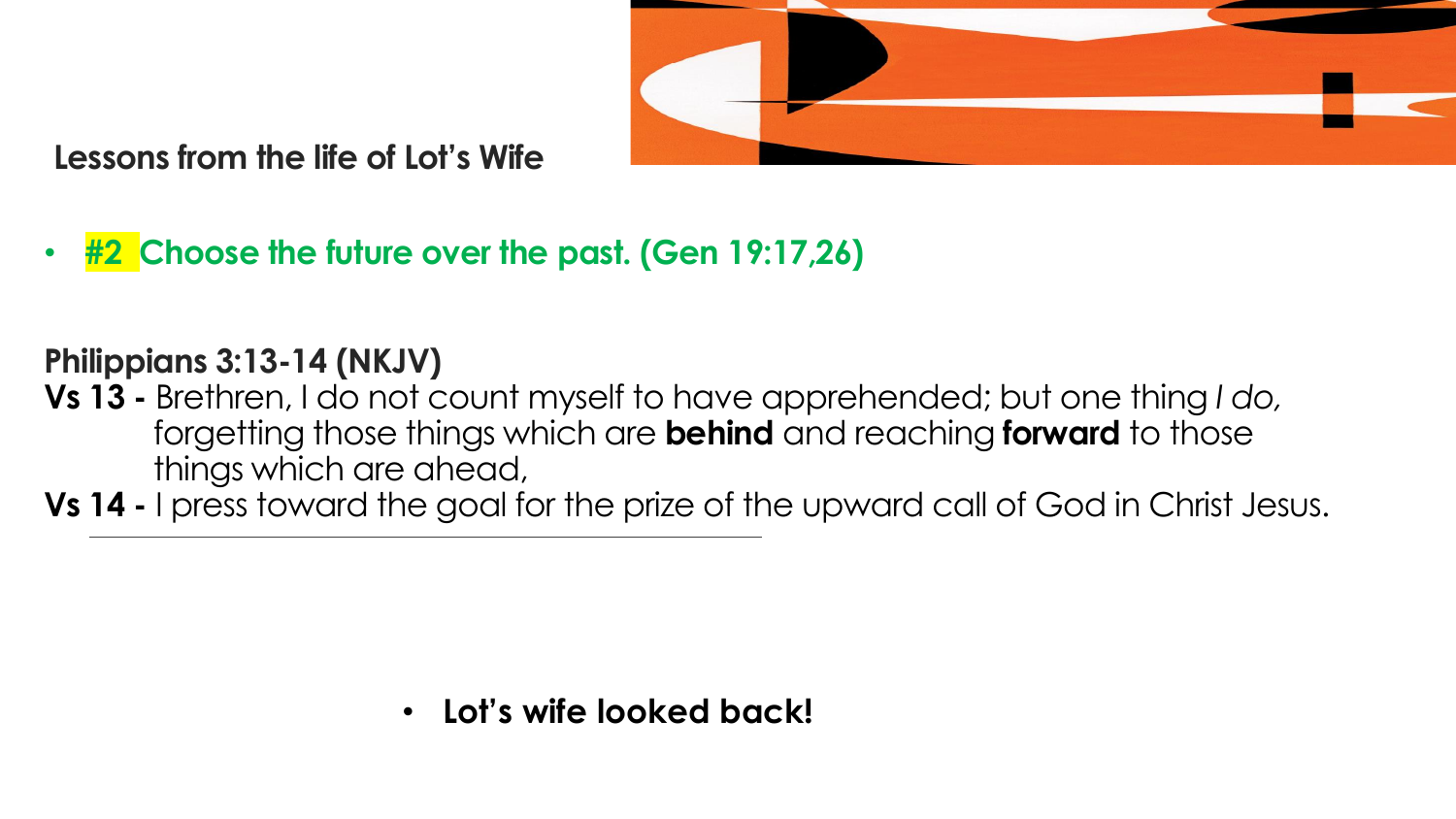

• **#3 Choose progress over stagnation/demotion. (Gen 19:17, 20-23)**

**Luke 9:62 (NIV) Vs 62 -** Jesus replied, "No one who puts a hand to the plow and **looks back** is fit for service in the kingdom of God."

> • Lot was asked to escape to the **mountain** instead He preferred **Zoar** (small place). He preferred a small place over a high place.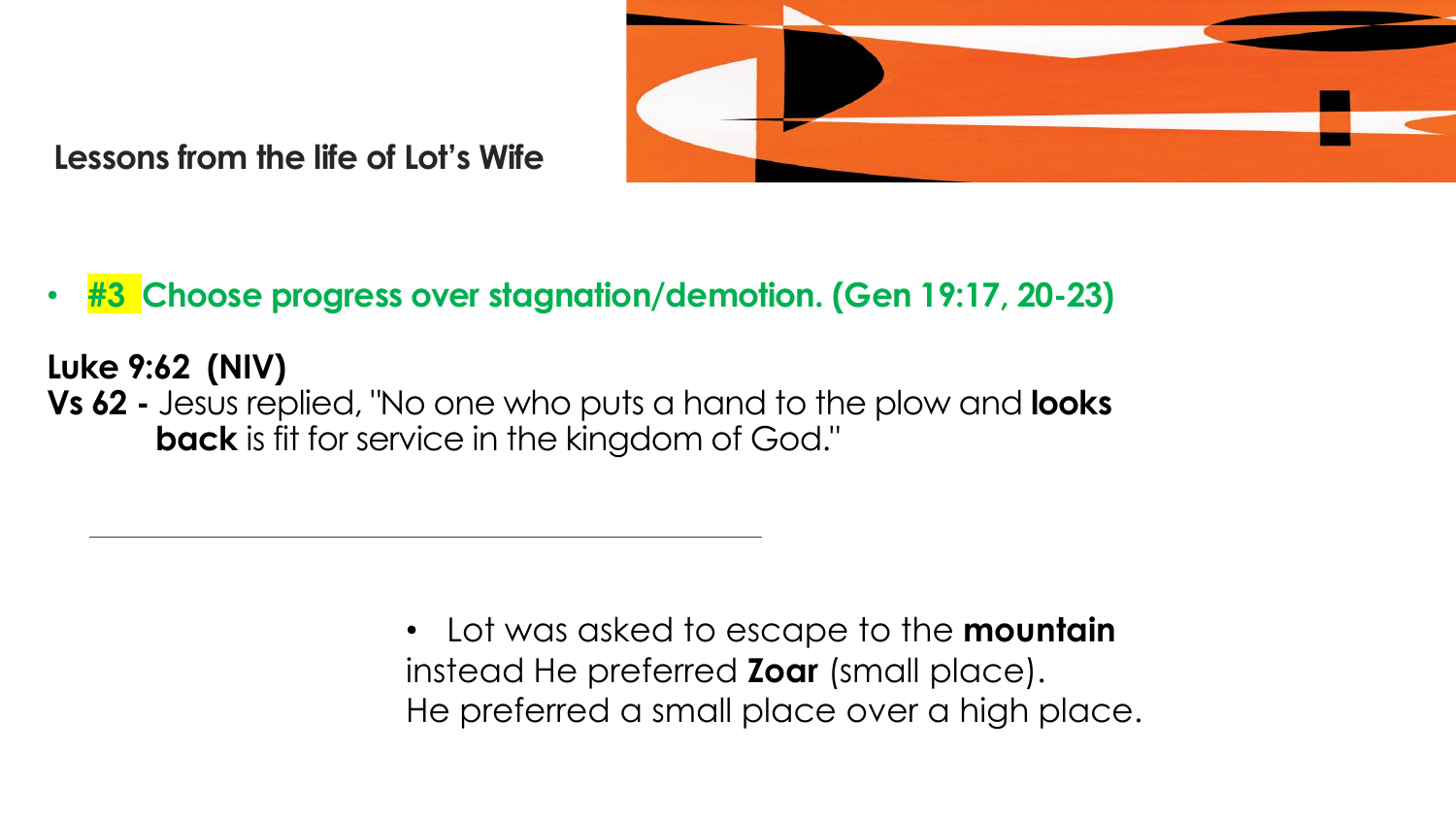

• **#4 Choose obedience over disobedience**

## **Genesis 19:22 (NIV)**

**Vs 22 -** As soon as they had brought them out, one of them said, "Flee for your lives! **Don't look back, and don't stop anywhere in the plain!** Flee to the mountains or you will be swept away!"

**1 Samuel 15:22 (NKJV)**

**Vs 22 -** …Behold, to **obey** is better than **sacrifice**…

**Disobedience is costly!**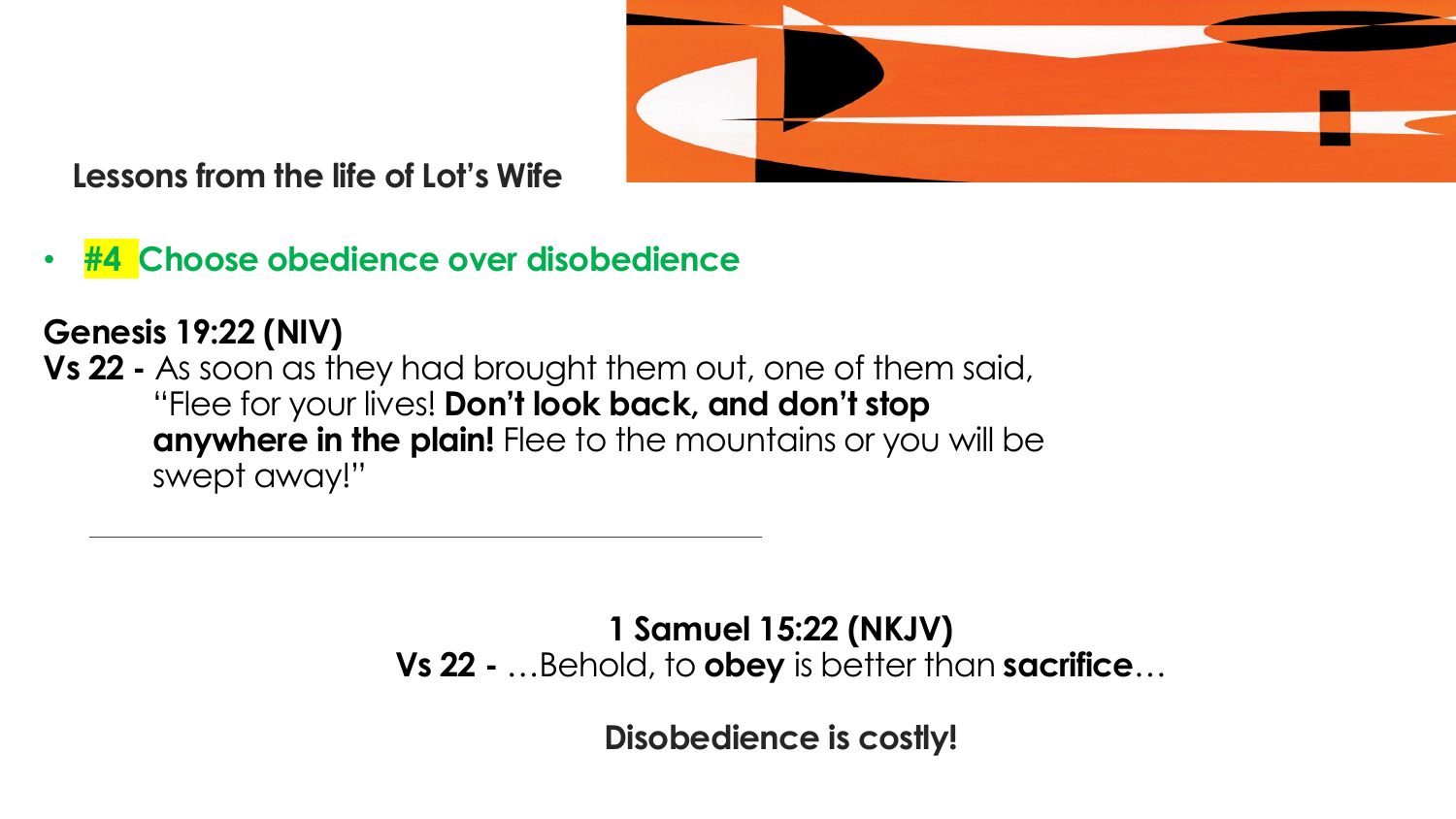### **Lessons from the life of Rebekah**

#### **Genesis 24; 25:21-34; 26:1-17; 27**



- Isaac's wife
- Famine;
- Isaac told king Rebekah was his sister
- Mother (Sons: Esau and Jacob)
- Grandmother
- Favored Jacob
- Deceived husband
- Dysfunctional home.
- Childless for many years.
- Crisis.
- Immigrant.
- Grief/loss.
- Impatient.
- Self- centered.
- Wise and unwise decisions.
- Influenced others.
- Impatience
- Divine Presence.
- Prayer.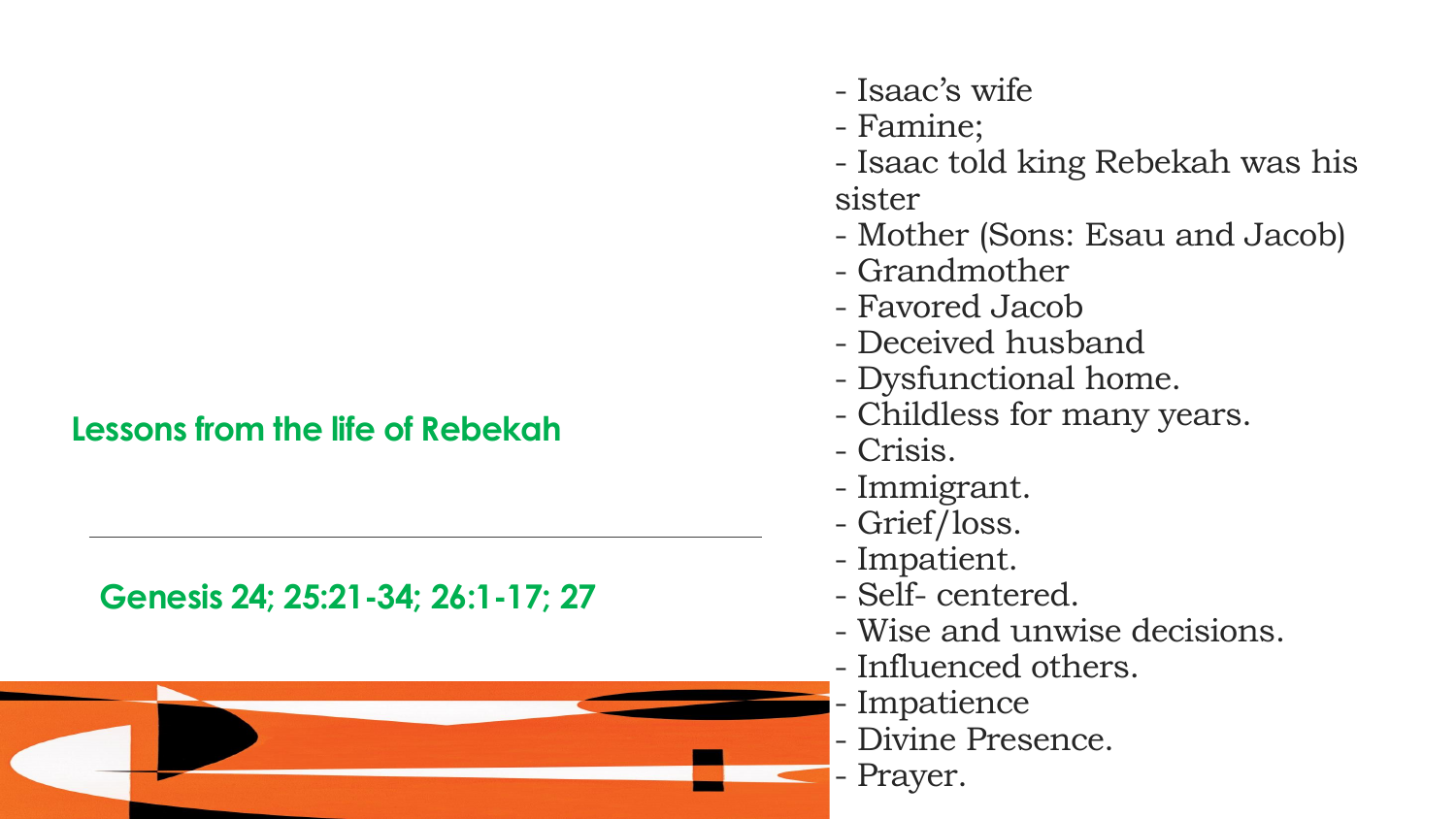## **Beyond the physical beauty… (Gen 24:16 -20 NIV)**

- Servitude.
- Humility.
- Kindness.
- Selflessness.
- Kindness.
- Sacrificial.



**Vs 16 -** The woman was very beautiful, a virgin; no man had ever slept with her. She went down to the spring, filled her jar and came up again.

**Vs 17 -** The servant hurried to meet her and said, "Please give me a little water from your jar."

**Vs 18 -**"Drink, my lord," she said, and quickly lowered the jar to her hands and gave him a drink.

**Vs 19 -** After she had given him a drink, she said, "I'll draw water for your camels too, until they have had enough to drink."

**Vs 20 -** So she quickly emptied her jar into the trough, ran back to the well to draw more water, and drew enough for all his camels.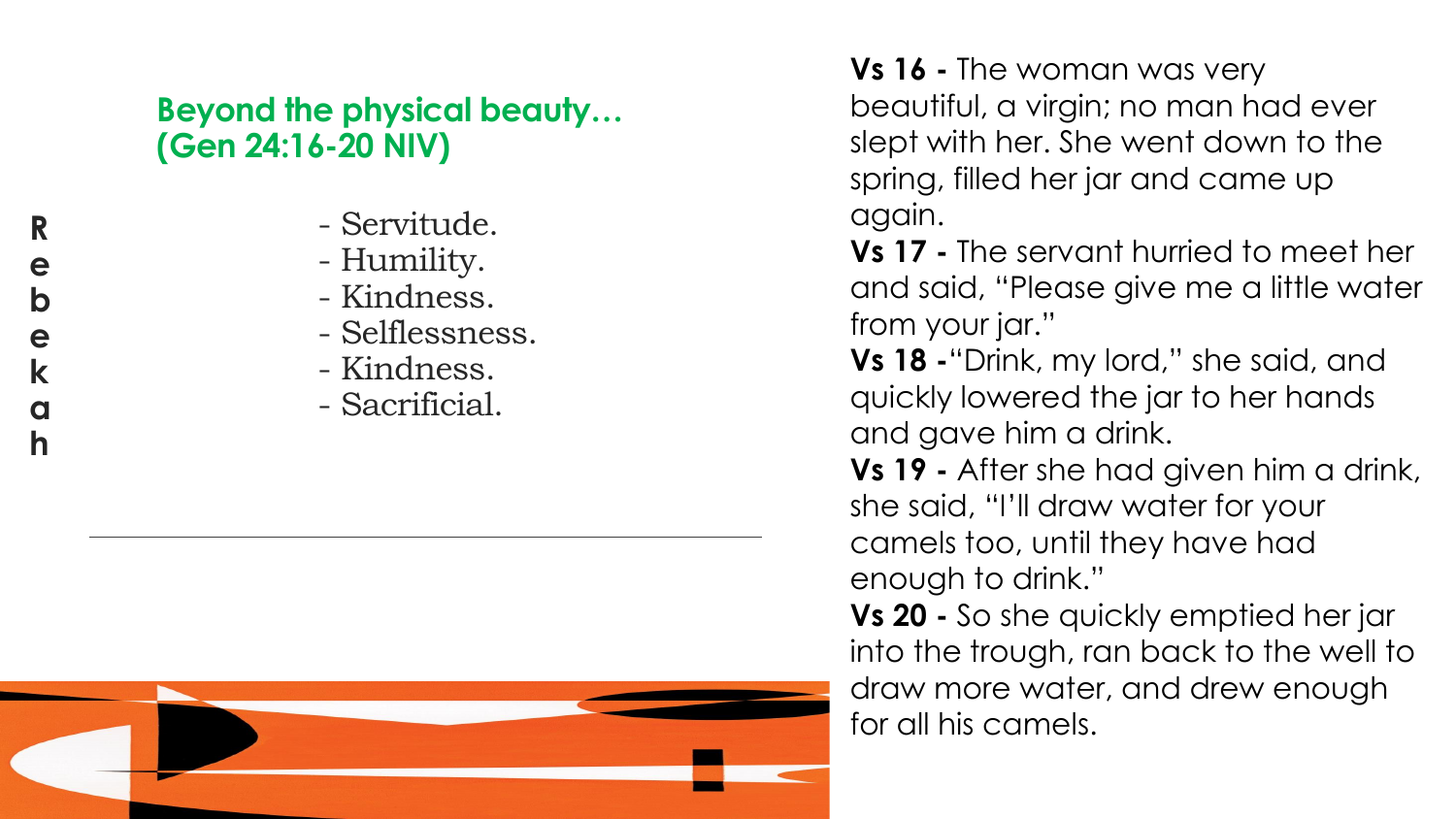#### **Rebekah** R e  $\mathbf b$ e  $\mathbf k$  $\mathbf 0$  $\mathbf h$

# **Resolute! (Genesis 24:57 -59 NIV)**

**Vs 57 -** Then they said, "Let's call the young woman and ask her about it." **Vs 58 -** So they called Rebekah and asked her, "Will you go with this man?" **"I will go,"** she said. **Vs 59 -** So they sent their sister Rebekah on her way, along with her nurse and Abraham's servant and his men.

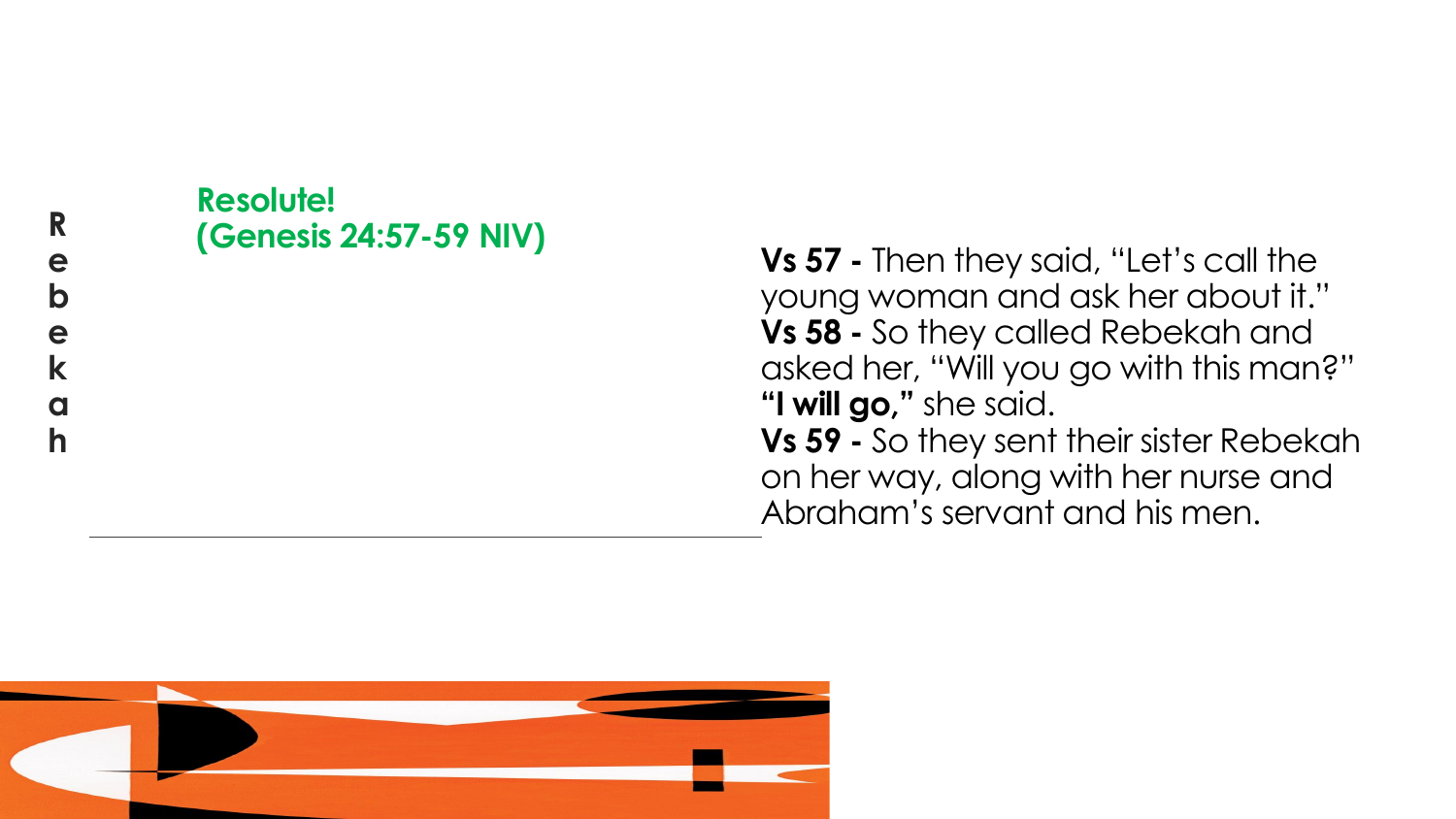## **A woman of promise. (Genesis 24:60 NIV)**

**Vs 60 -** And they blessed Rebekah and said to her, **"Our sister, may you increase to thousands upon thousands; may your offspring possess the cities of their enemies."**

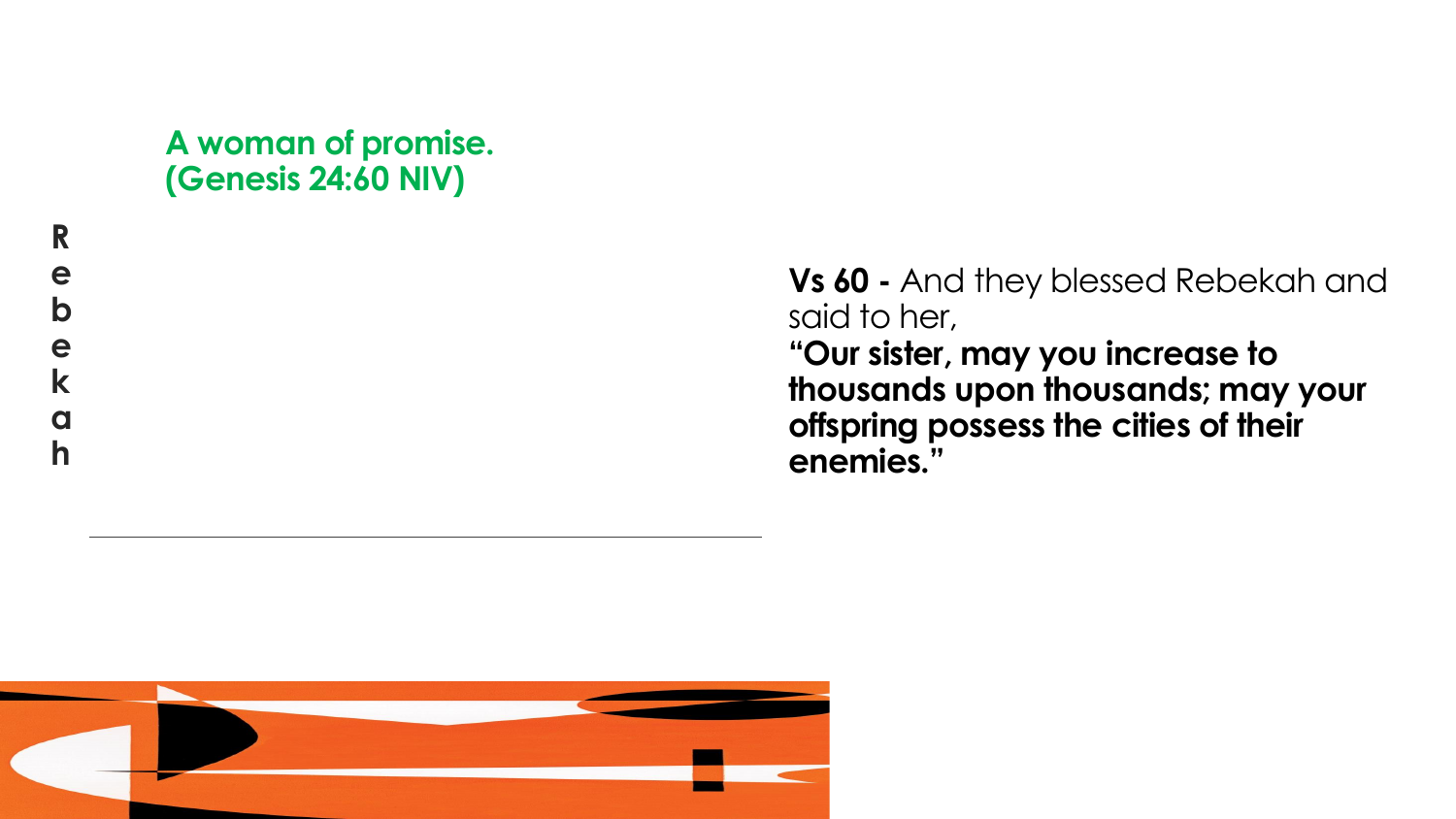#### **Beyond the veil… was one who demonstrated respect and privacy. (Genesis 24:65 NIV)**

**Vs 65 -** and asked the servant, "Who is that man in the field coming to meet us?" "He is my master," the servant answered. So she took her **veil** and covered herself.

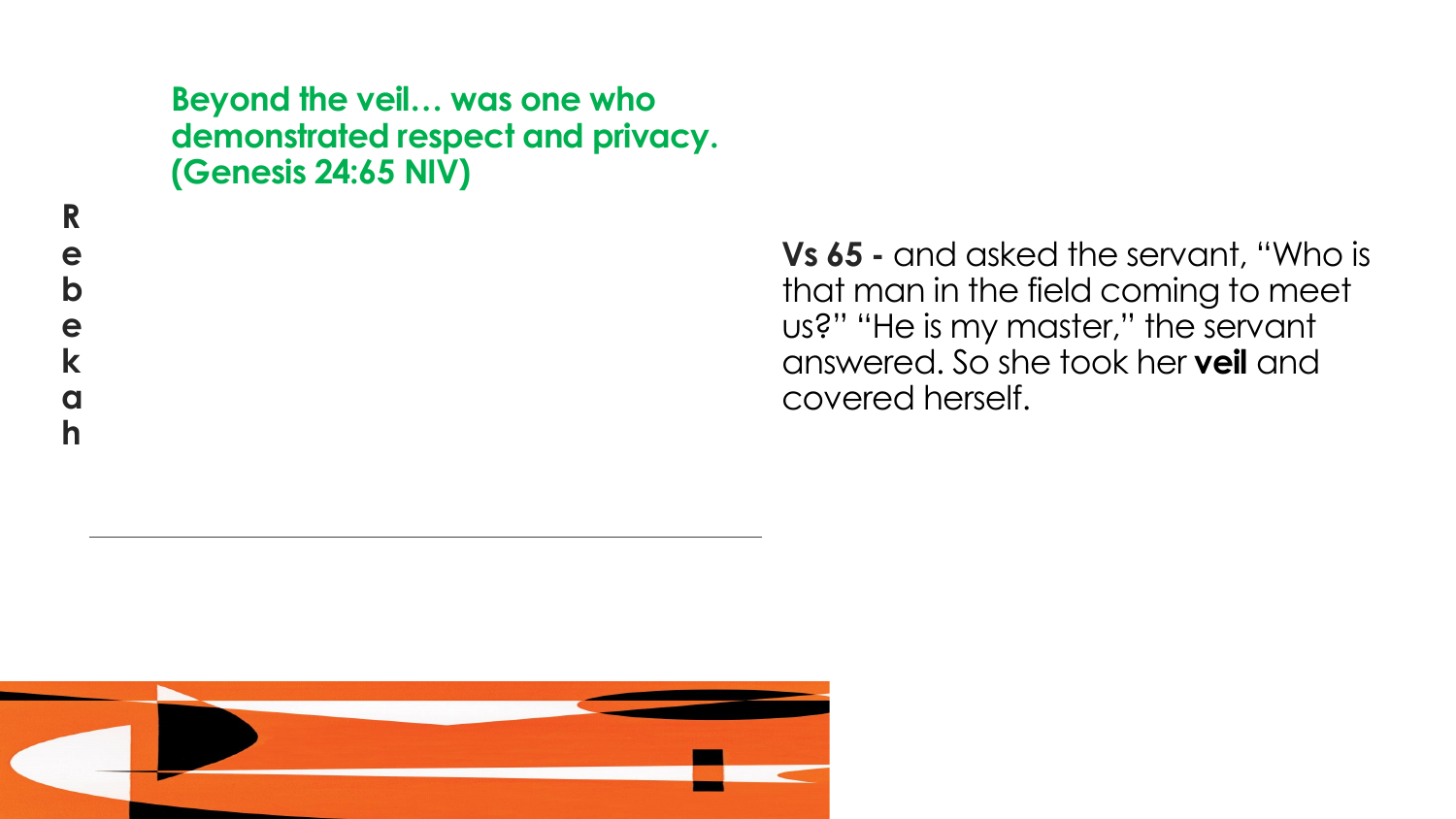## **Inquired of the Lord. (Genesis 25:22 -23 NIV)**

**Vs 22 -** The babies jostled each other within her, and she said, "Why is this happening to me?" So she went to inquire of the LORD . **Vs 23 -** The LORD said to her, "Two nations are in your womb, and two peoples from within you will be separated; one people will be stronger than the other, and the older will serve the younger."

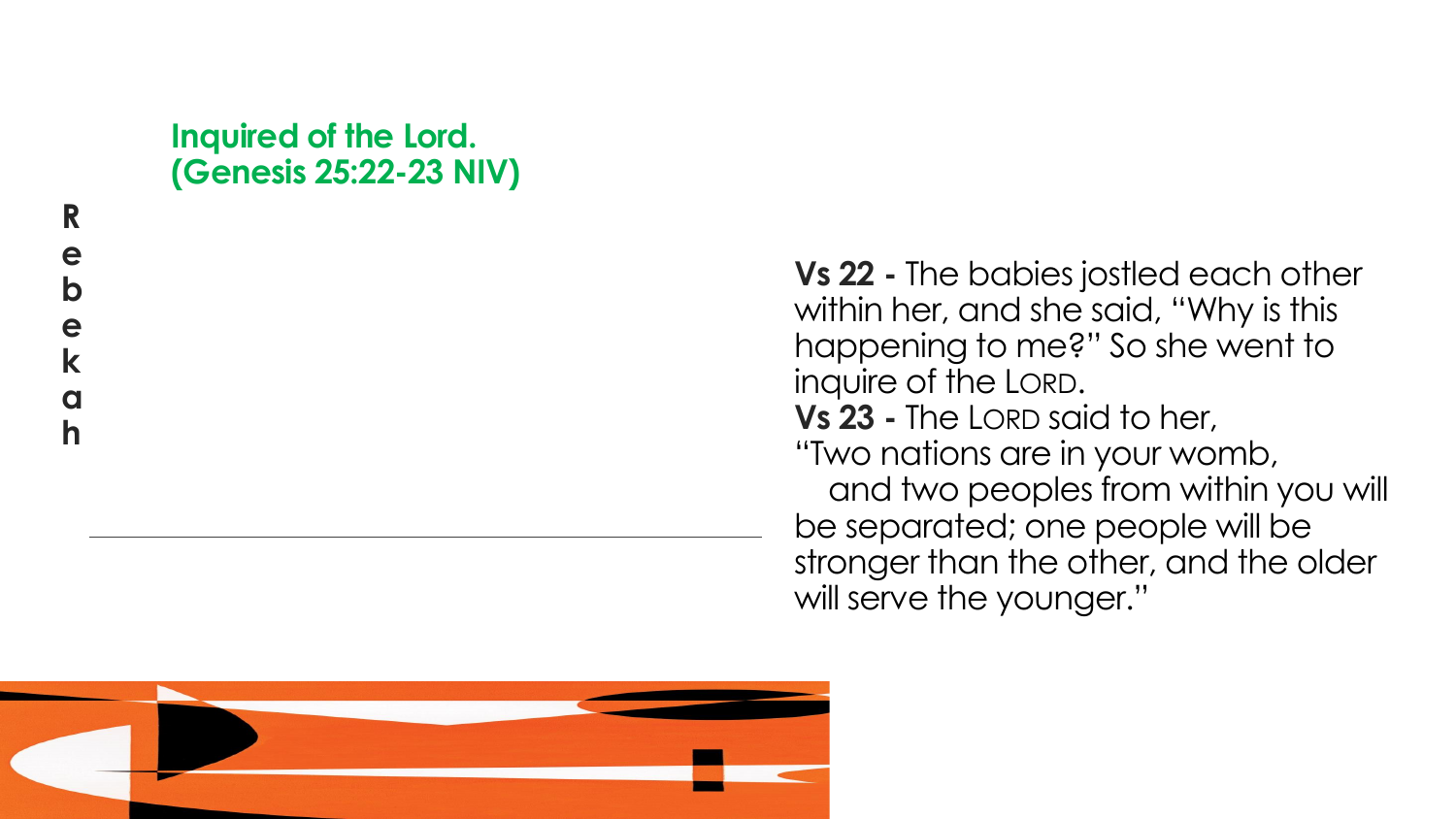**Genesis 29:14 -25; 30; 31:19,30 -35; 35:16 -26**

- Beloved wife of Jacob. - Sons: Joseph and Benjamin; died giving birth to Benjamin - Her servant Bilhal was surrogate mother - sons: Dan, Naphtali - Blended family. - Dysfunctional Home. - Childless Many years. - Crisis. - Grief/loss. - Self-centered /selfish.

- Wise/ Unwise.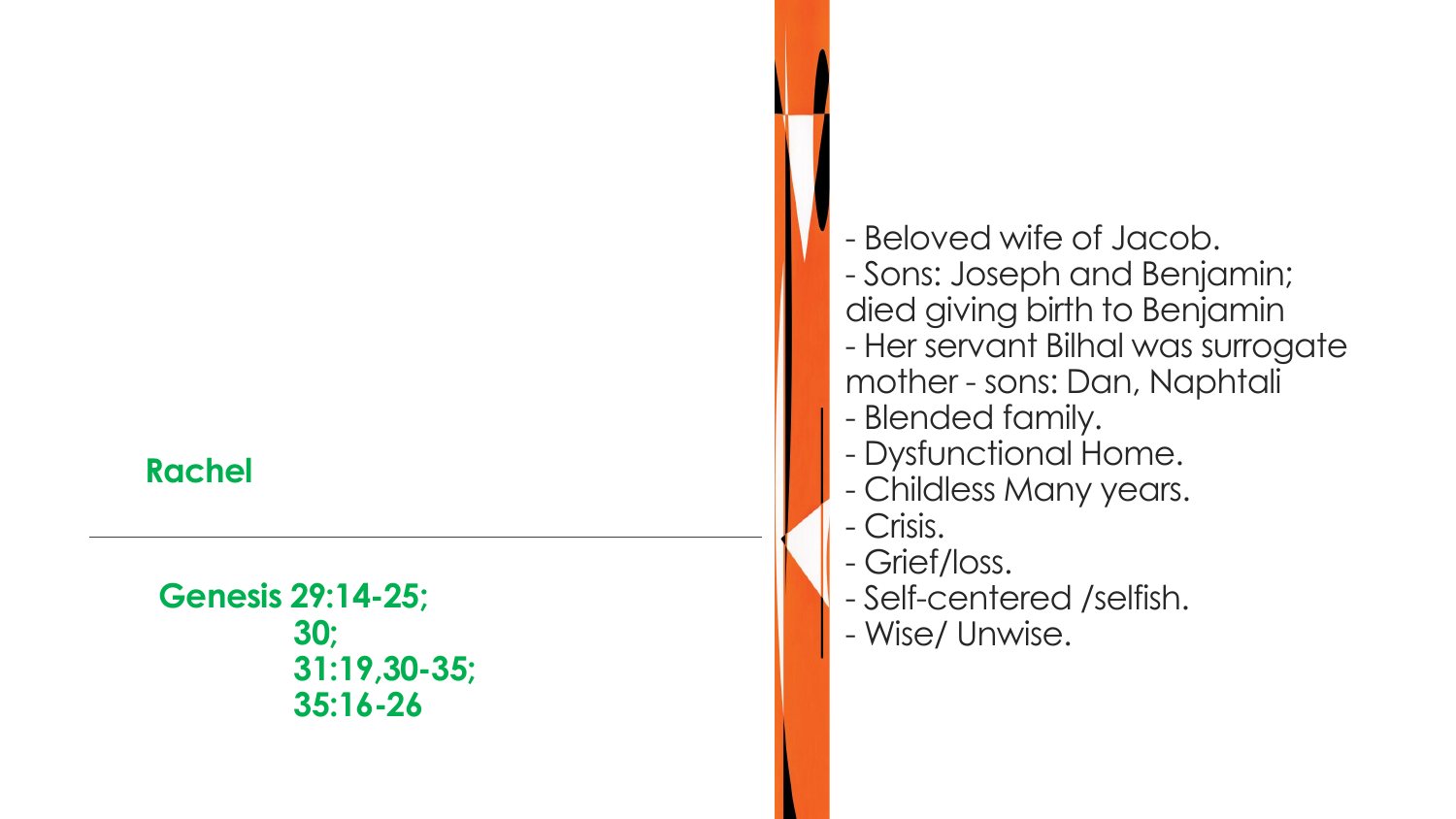#### **Servant Attitude. Genesis 29:9 (NIV)**

**Vs 9 -** While he was still talking with them, **Rachel came with her father's sheep,** for she was a shepherd.

Rachel tended to her father's sheep, thereby demonstrating a servant attitude.

**"Rachel"** in Hebrew means **"Ewe".**

**An ewe is a female sheep.**

Rachel lived after her name.

**Vs 9 - … for she was a shepherd.**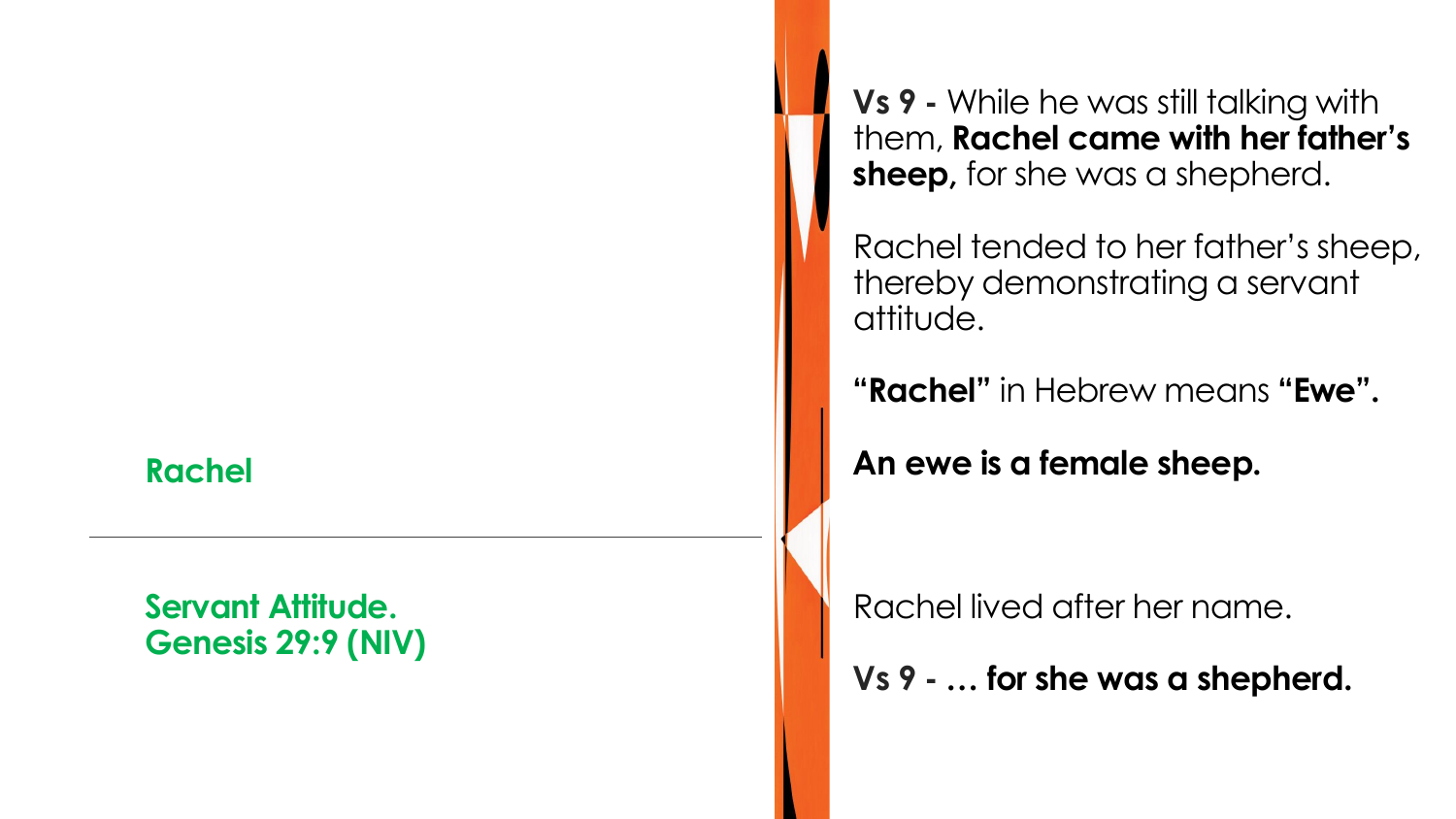## **Hospitable. Gen 29:12 (NIV)**

**Vs 12 –** He had told Rachel that he was a relative of her father and a son of Rebekah. **So she ran and told her father.**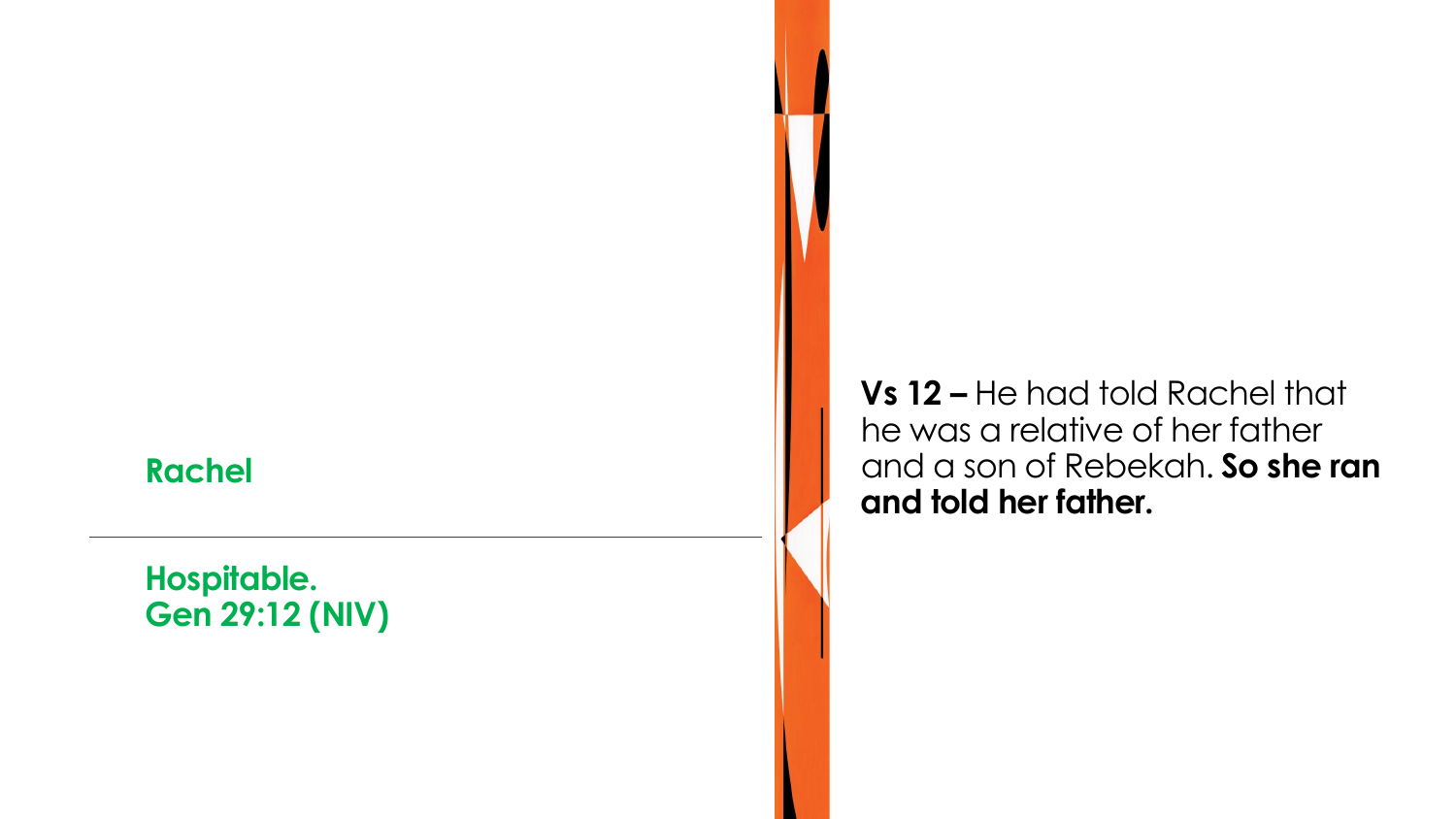#### **Supportive to her husband. Genesis 31:14 -16 (NIV)**

**Vs 14 -** Then **Rachel** and Leah replied, "Do we still have any share in the inheritance of our father's estate? **Vs 15 -** Does he not regard us as foreigners? Not only has he sold us, but he has used up what was paid for us. **Vs 16 -** Surely all the wealth that God took away from our father belongs to us and our

children. **So do whatever God has told you."**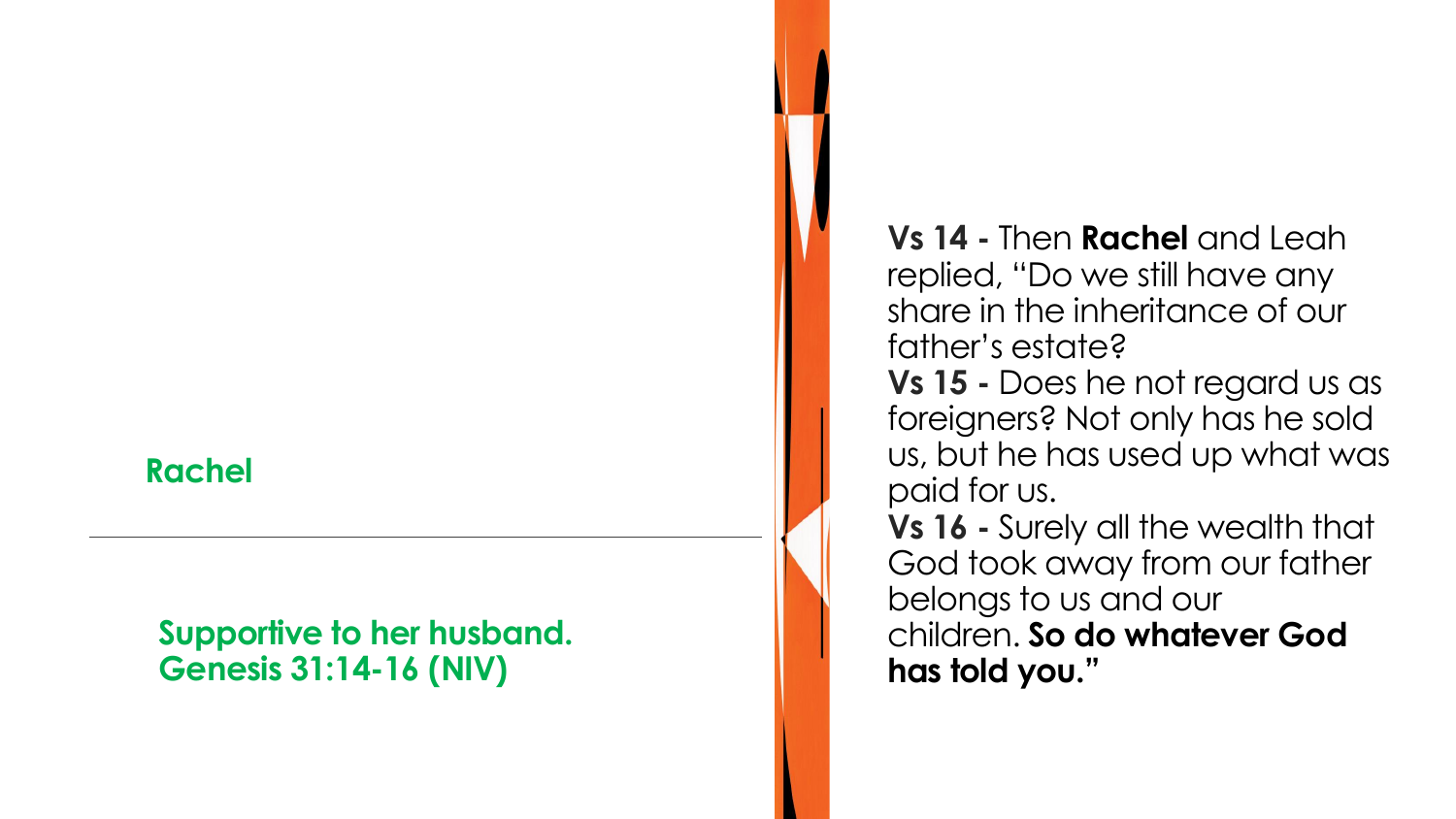

#### **Leah**

**Genesis 29:14 -25; 30; 31:19,30 -35; 35:16 -26**

- Jacob's other wife
- Sons: Reuben, Simeon, Levi,

Judah, Issachar, Zebulun; daughter Dinah

- Her servant Zilpah was surrogate mother - sons: Gad, Asher.
- Blended family.
- Dysfunctional home.
- Rebellious children. Crisis.
- 
- Rape/Abuse/Victim.
- Wise.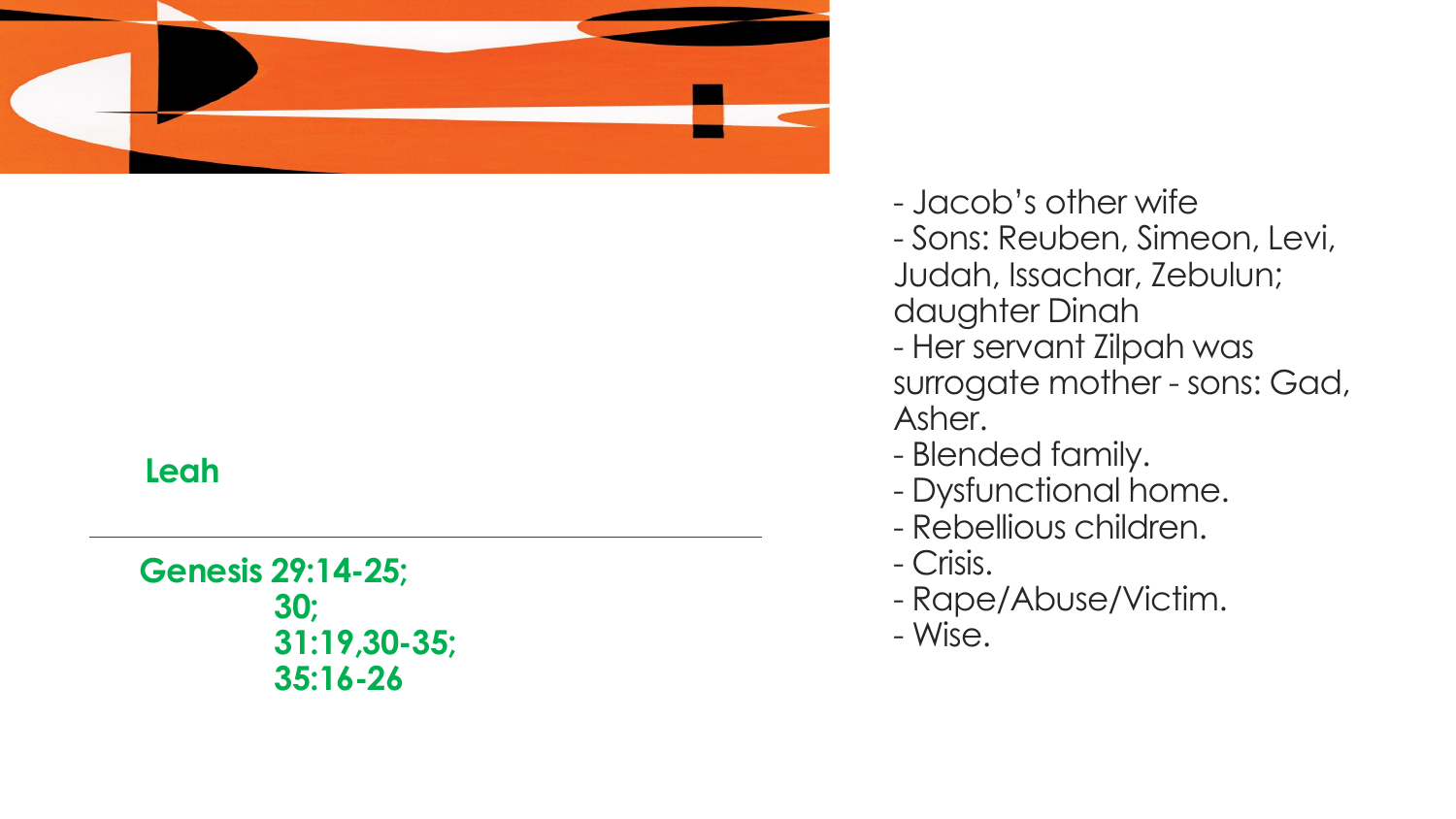

#### **Leah**

**Supportive to her husband Genesis 31:14 -16 (NIV)** 

**Vs 14 -** Then Rachel and **Leah** replied, "Do we still have any share in the inheritance of our father's estate? **Vs 15 -** Does he not regard us as foreigners? Not only has he sold us, but he has used up what was paid for us. **Vs 16 -** Surely all the wealth that God took away from our father belongs to us and our children. **So do whatever God has told you."**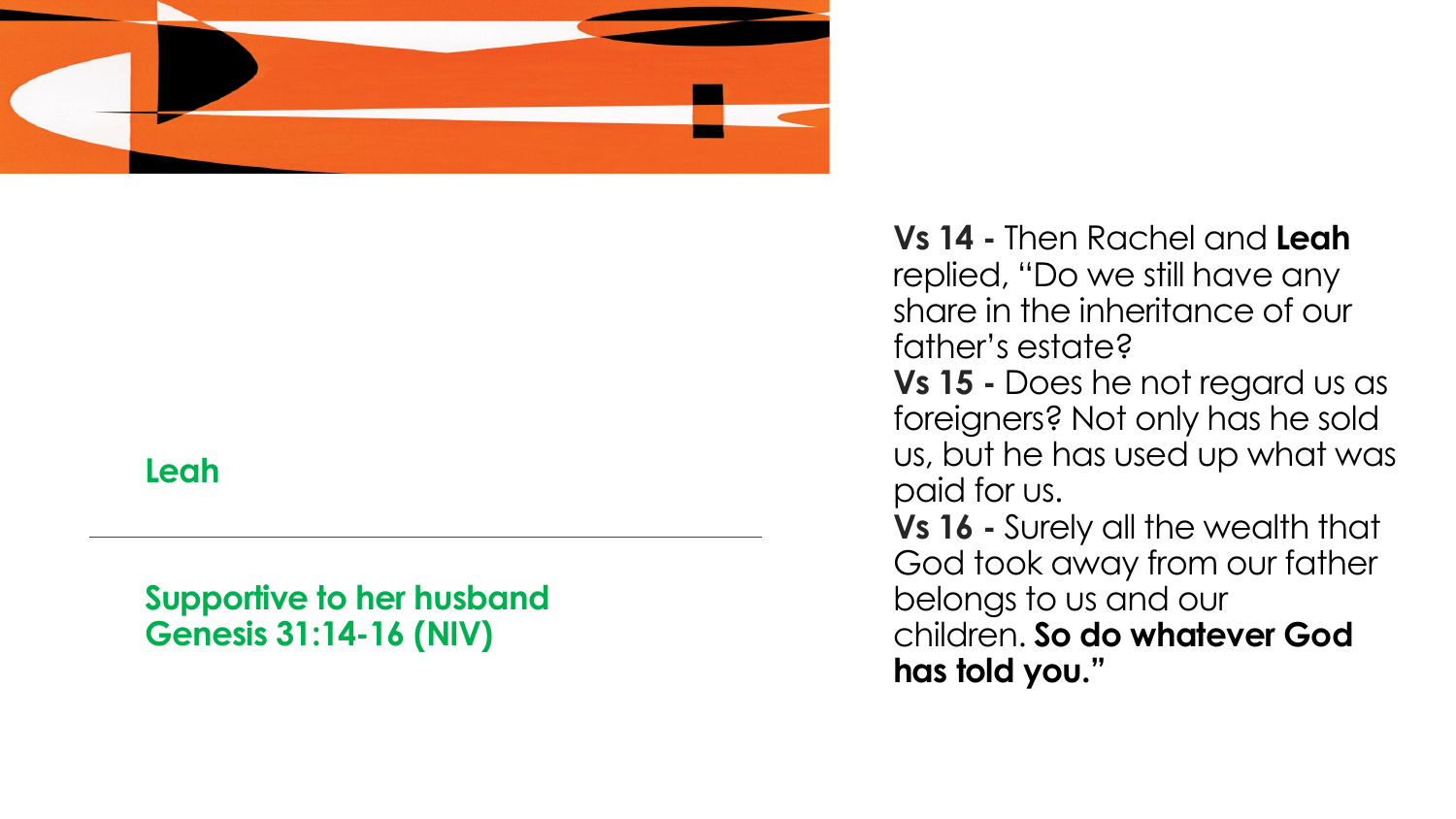#### **Dinah**

## **Genesis 30:21 34:1 -31**

- Jacob and Leah's daughter
- Raped by Shechem
- Revenged by brothers
- Single
- Blended family.
- Dysfunctional home
- Crisis.
- Rape/ Abuse/ Victim.
- Abandonment/ Rejection.
- Grief/ Loss.